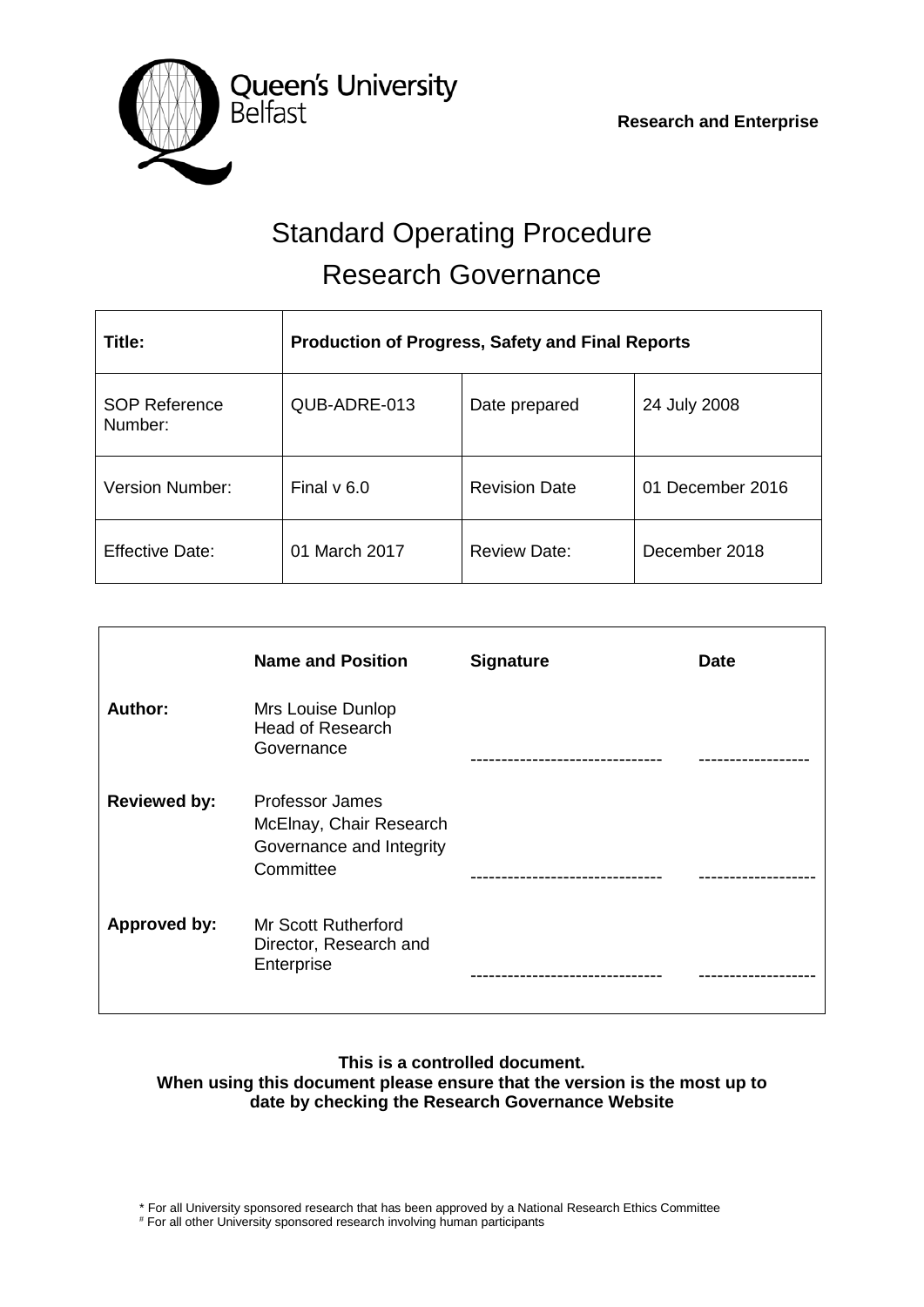## **Do Not Copy**

### Revision Log

| <b>Previous Version</b> | Date of             | Reason for                                                                                     | <b>New Version Number</b> |
|-------------------------|---------------------|------------------------------------------------------------------------------------------------|---------------------------|
| number                  | Review/Modification | Review/Modification                                                                            |                           |
| Final $v$ 1.0           | 10/11/09            | <b>Annual Review</b>                                                                           | Final $v$ 1.0             |
| Final $v$ 1.0           | 18/08/11            | Annual Review/<br>Update following<br><b>MHRA GCP</b><br>Inspection and<br>legislative changes | Final $v$ 2.0             |
| Final $v$ 2.0           | 15/03/2012          | Reviewed for clarity<br>and accuracy.                                                          | Final $v$ 3.0             |
| Final $v$ 3.0           | 21/08/2012          | <b>Periodic Review</b>                                                                         | Final $v$ 4.0             |
| Final $v$ 4.0           | 21/10/2014          | <b>Periodic Review</b>                                                                         | Final $v$ 5.0             |
| Final $v$ 5.0           | 01/01/2016          | <b>Periodic Review</b>                                                                         | Final $v$ 6.0             |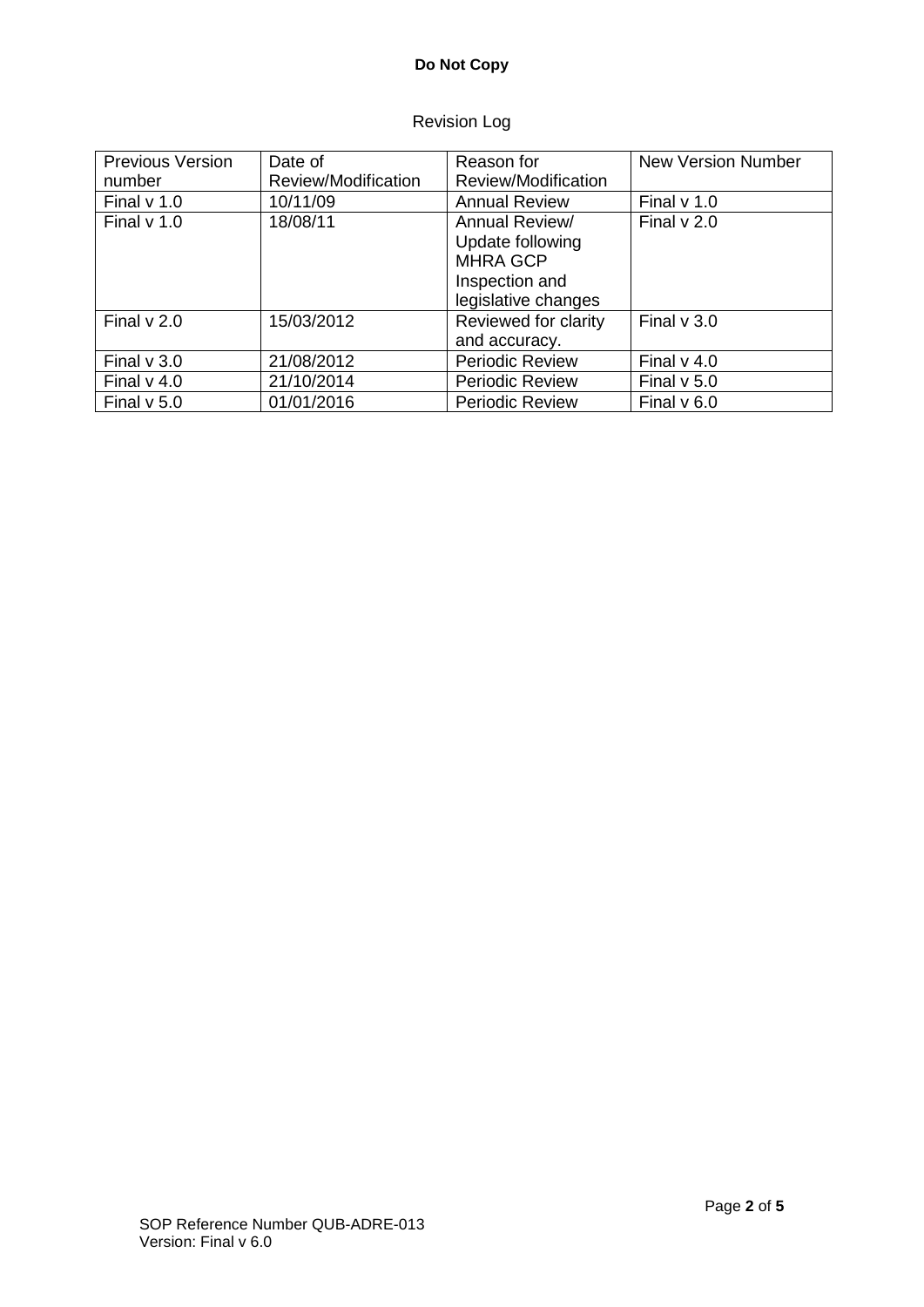#### **1. Purpose**

This Standard Operating Procedure (SOP) describes the process for the production and submission of annual progress, safety and final reports to the Medicines and Healthcare Regulatory Authority (MHRA), the main Research Ethics Committee (REC) and the University.

#### **2. Introduction**

The requirements for safety reporting are detailed in The Medicines for Human Use (Clinical Trials) Regulations 2004. In addition to expedited safety reporting as outlined in SOP-QUB-ADRE-006, sponsors are also required to submit an annual progress report, an annual Development Safety Update report and an end of study report.

The main REC that gave the favourable ethical opinion requires an annual progress report. This should be submitted annually, with the first report due 12 months after the date of the favourable opinion. This enables the REC to monitor the progress for any research to which they have given a favourable ethical opinion.

The Development Safety Update Report (DSUR) is designed to present a comprehensive, thoughtful annual review and evaluation of pertinent safety information collected during the reporting period related to a drug under investigation. The DSUR is submitted annually, to the MHRA and REC who provided approval. Although the full DSUR is submitted to REC they are only expected to review the Executive Summary. It is a formal legislative requirement to submit the DSUR.

At the end of the study a final safety report should be submitted to the MHRA and a report sent to the main REC advising them whether the project achieved its objectives, the main findings and arrangements for the dissemination of the research, including any feedback to participants.

#### **3. Scope**

This SOP applies to all studies where the University is acting in the capacity of Sponsor, or Co-Sponsor. It applies to all members of University staff; both academic and support staff as defined by Statute 1, including honorary staff, and students.

#### **4. Responsibilities**

#### **4.1 Chief Investigator**

The Sponsor is responsible for submitting the annual reports and final reports to the MHRA and REC. Where the University is acting in the capacity of Sponsor and/or Co-Sponsor this responsibility is delegated to the Chief Investigator (CI).

#### **5. Procedure**

An annual report should be prepared 12 months after the date on which the favourable ethical opinion was given and submitted annually thereafter until the end of the study.

#### **5.1 Progress Report**

The Main REC that provided the favourable ethical opinion is required to monitor the research. To facilitate this, a progress report should be submitted 12 months after the date on which the favourable opinion was given, and annual progress reports submitted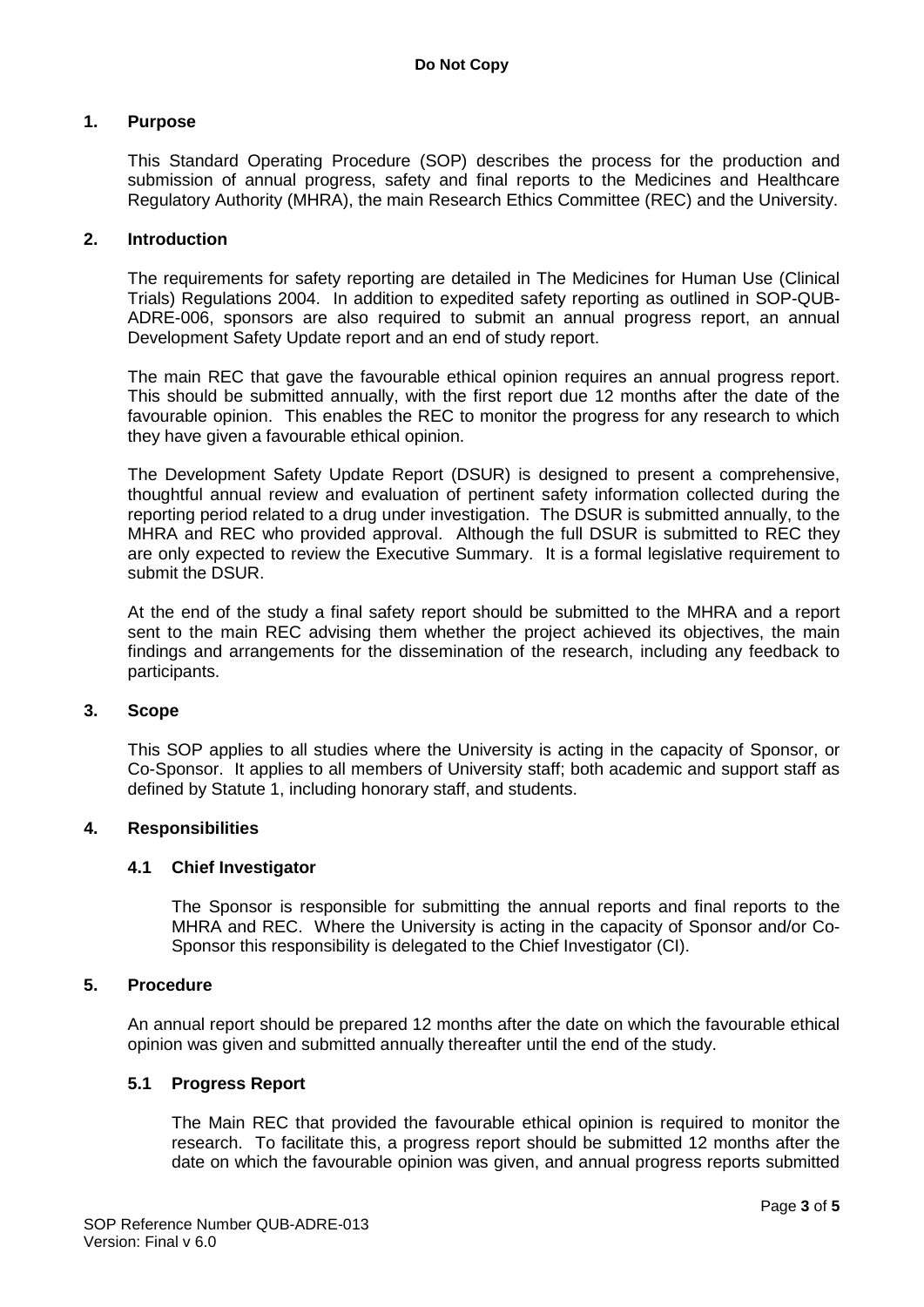thereafter until the end of the study. The paper copy should be sent to the REC within 30 days of the end of the reporting period.

All progress reports should be completed in typescript and signed by the CI.

The first annual progress report should give the commencement date for the study. If the study has not started within 12 months of the favourable opinion, the first progress report should given an explanation for the delay. In the event that a study has a long period of follow-up with minimal participant involvement, the CI may make a written requested to the Chair of the REC to request the requirement of an annual progress report be waived.

A copy of the progress report and/or any requests for a waiver should be sent to the University's Research Governance Team.

#### **5.2 Development Safety Update Reports**

It is the responsibility of the CI to ensure that a DSUR is completed and submitted to the Sponsor and/or Co-sponsor, the MHRA and the REC who provided the favourable ethical opinion.

The DSUR must be completed annually for the duration of the clinical trial, the first report being due on the first anniversary of the first international regulatory approval. This time point is referred to as the Development International Birth Date (DIBD). Reports must be submitted within 60 days of the date of authorisation and every year, until completion of the trial.

In the event of more than one sponsored or co-sponsored trial involving the same IMP, the Sponsor or Co-Sponsor via the Research Governance Manager responsible for the study, will liaise with the CI/Ps involved to produce only one report for all concerned trials.

The DSUR has a standard format and requires all sections to be completed to be a valid report. If a section is not applicable to the clinical trial, or if the information is not currently available, this should be stated and explained where applicable.

Guidance on how to complete the DSUR can be found: [http://www.ema.europa.eu/docs/en\\_GB/document\\_library/Scientific\\_guideline/2010/09/](http://www.ema.europa.eu/docs/en_GB/document_library/Scientific_guideline/2010/09/WC500097061.pdf) [WC500097061.pdf](http://www.ema.europa.eu/docs/en_GB/document_library/Scientific_guideline/2010/09/WC500097061.pdf)

A worked example of a completed DSUR can be found: [http://www.ich.org/fileadmin/Public\\_Web\\_Site/ICH\\_Products/Guidelines/Efficacy/E2F/Ex](http://www.ich.org/fileadmin/Public_Web_Site/ICH_Products/Guidelines/Efficacy/E2F/Examples_DSUR/E2F_Example_non-commercial_DSUR.pdf) [amples\\_DSUR/E2F\\_Example\\_non-commercial\\_DSUR.pdf](http://www.ich.org/fileadmin/Public_Web_Site/ICH_Products/Guidelines/Efficacy/E2F/Examples_DSUR/E2F_Example_non-commercial_DSUR.pdf)

The DSUR should be submitted, as an electronic document on a disk to:

Information Processing Unit Area 6 Medicines & Healthcare products Regulatory Agency 151 Buckingham Palace Road Victoria London, SW1W 9SZ

When submitting the DSUR to the REC, from which the favourable ethical opinion was given, complete the Safety Report Form, found at: